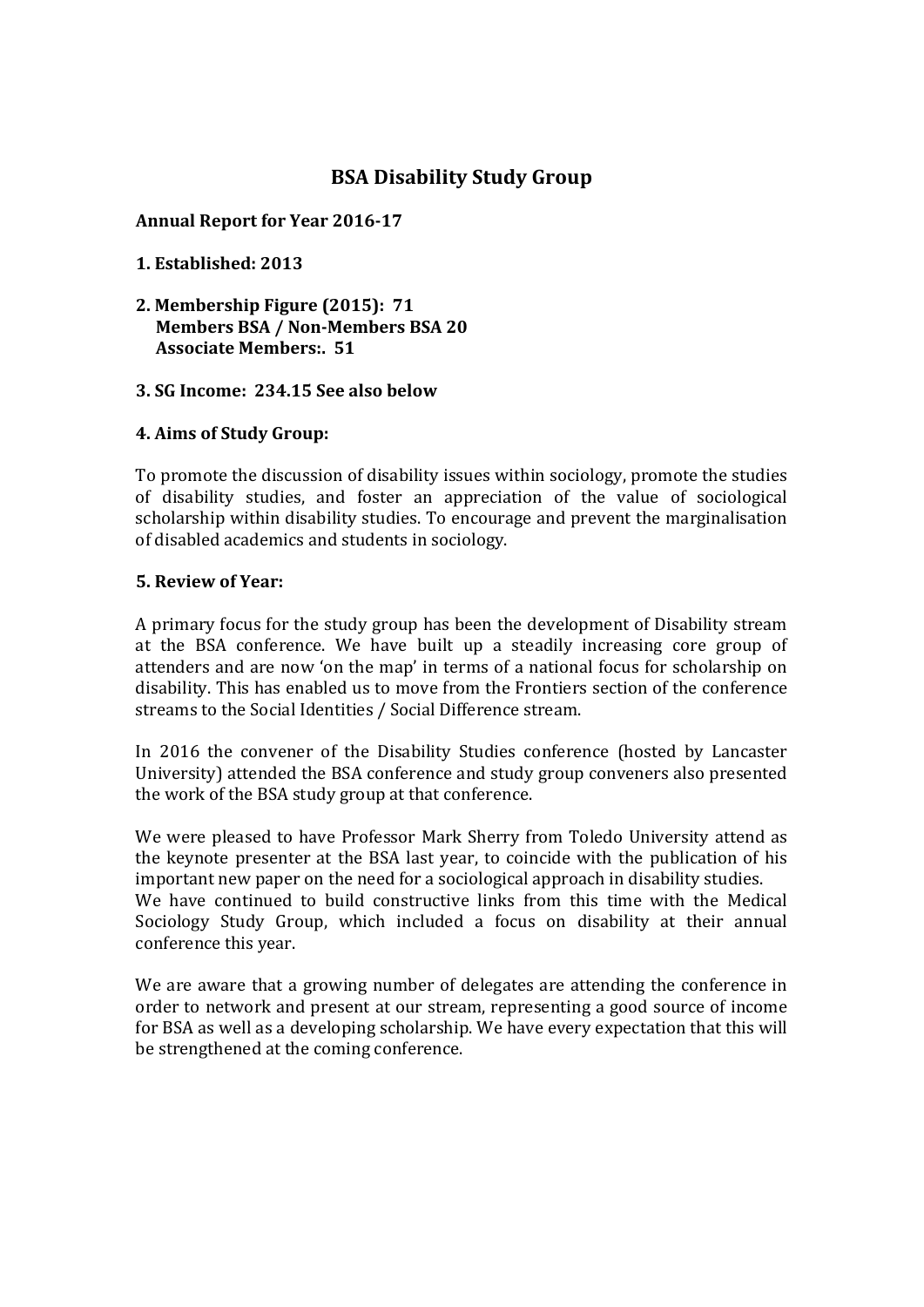We have two invited speakers at the conference, Viji Kuppan and Larry Arnold who should extend the work of the group, especially in terms of intersectional approaches and the understanding of insider approaches to autism.

#### **6. Membership**

Membership continues to grow. Activity on the jiscmail list is low so this will be a focus of development in 2017

# **7. Key Activities during year 2016‐17**

It was hoped that we would have an addition event (to those mentioned in 5), but 2016 was a year where all the convenors had substantial external pressures on them 

# **9. Forthcoming:**

We plan to have a symposium later in 2017, possibly to coincide with UKDHM. We hope this will attract other/new members from the BSA, and disabled and nondisabled academics. The topic is yet to be confirmed but may be on themes such as intersectionality or people, or for services for people with the label of learning disabilities. If interest and quality is high this may result in an edited collection

#### **10.**

Sara Ryan is will take a less active role as convenor from 2016 onwards., but has agreed to be there when needed. We are very grateful to Sara for her hard work in setting the group up and continuing commitment to the group whilst she has been a convenor. 

#### **10. Convenors and Contacts:**

Sarah Woodin Room 21.41 School of Sociology and Social Policy University of Leeds Woodhouse Lane. Leeds LS2 9JT 

Tel: 07896 542521